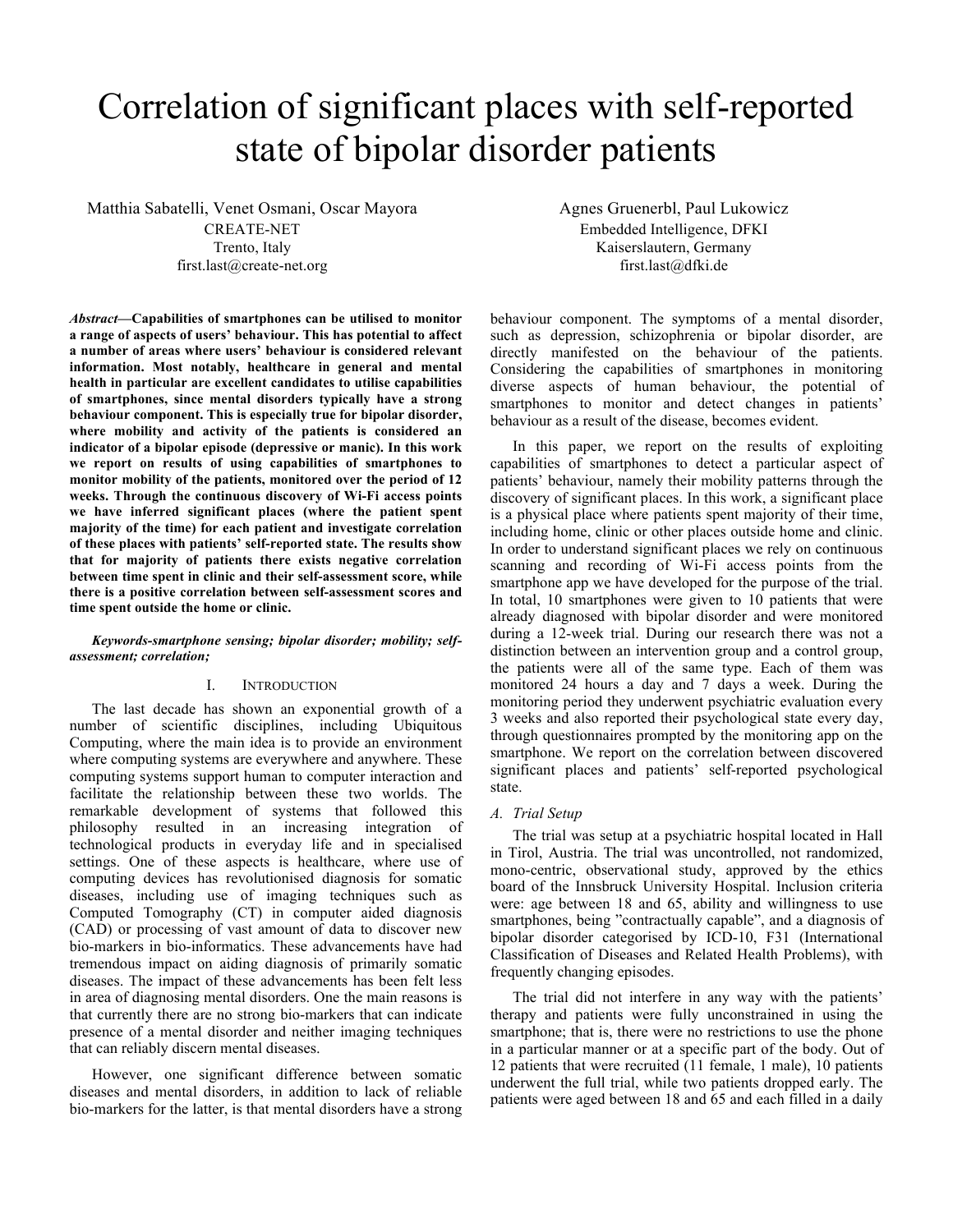questionnaire prompted by the smartphone app that allowed capturing patients' subjective psychological state. Other details of the trial are reported in our previous publications [1-3].

For the rest of the paper we initially review related work in this area and provide a description of the approach, followed by the results and concluding remarks.

#### II. RELATED WORK

A number of research works have focused on the extraction of significant places from mobility traces [4-6]. Most of the approaches rely on location technologies such as GPS or GSM trajectories to identify locations of interest along with the semantics of the place. Ashbrook et al. [7] investigated use of an agent able to learn user's most frequent locations and from this information be able to predict most likely places where the user will go next. For this work, they have relied on GPS measurements that relate with the user's physical locations and made use a Markov model to predict next location. GPS data was clustered using k-means algorithm, however our approach is based on far less precise Wi-Fi localisation. Another approach in this area is from the work of Liao et al. [8] where the authors have studied modelling different types of places, also considering user's activities when they move between places. Their approach incorporated much more information, such as users' activity at a particular location and based on this information a place was deemed significant or not. While, our approach is based on temporal analysis only, since the nature of the patient trial was such that we could not gather further information about the activities the patient performed. Other approaches to understand user's mobility from mobile sensors have relied on Call Detail Records (CDR), such as work presented in [9]. The authors used CDRs from a cellular network to estimate the important places in the lives of large populations of people and especially identify home and workplace. This is relevant work, however it relies on acquiring information from the mobile operator, rather than information that can be acquired from the mobile device.

Research work in clustering users' location is one aspect, while smartphone and wearable monitoring in medicine is another aspect of this work. In this regard, work carried out in [10] has used smart textiles, coupled with a smartphone in order to monitor patients' behaviour. While work presented in [11] has relied on wireless sensor networks and smartphones in order to fuse self-reported patient information with the objectively measured data. As highlighted in [12] the manner in which the patients are treated has significantly changed due to arrival of mobile technology; where, healthcare institutions have changed their relationship with patients and are able to monitor them also outside of the traditional hospital walls. Wearable technology in healthcare has been explored in a number of research papers. An overview of the wearable technology in health is provided in [13] and [14]. However, in terms of smartphones there is clear focus of the systems in supporting self-monitoring and subjective information capture. Examples of these systems are presented in [15] and [16], where authors have used phone messaging to provide feedback to the patients. Other systems, like [17], [18], and [19] similarly rely on self-reporting, implemented using smartphone applications. Burns et al. [17], for instance, introduce an app

for mood prediction of depressive patients. However, it requires constant interaction and feedback of the patient. Furthermore, 'True- Colours' [18] and the "Optimism App" [19] were developed to log self-reported mood, activities and quality of sleep in order to monitor depression and state changes. LiKamWa et al. [20] also display an approach, which infers mood through analysing mobile phone usage.

### III. OUR APPROACH

The analysis in this work can be divided in two parts, namely: discovering principal places where the patients spend majority of the time based on Wi-Fi traces and correlation of these places with self-reported patient state over the monitoring period.

The data we gathered from the mobile phone were the following: the name of the network (SSID); and, the MAC address that identifies this network (BSSID). In addition, there was a prompt for the patient to fill in a clinical questionnaire in order to capture the patients' subjective state, through Ecological Momentary Assessment (EMA).

In terms of Wi-Fi we processed temporal information and MAC addresses in order to get information about the principal locations the patient had spent their time during the monitoring period. Through processing of the data using unsupervised machine learning algorithms, our intention was to understand clusters that would have uncovered patients' most significant places. The clusters that we wanted to find had a density based nature, thus DBSCAN clustering algorithm was an appropriate choice. Figure 1 presents an example where patients' location clusters are presented using DBSCAN algorithm. The x-axis represents how many Wi-Fi networks were discovered and the y-axis represents the time, namely hours of the day, where every triangle represents a single MAC address grouped in coloured clusters.



Figure 1. Clusters of principal locations of P0802

As it can be seen from the Figure 1 there are five main clusters that correspond to 5 significant locations of the patient. The blue cluster is the densest, corresponding to a place where patient spent majority of time. This Wi-Fi cluster refers to patient's home when considering temporal information of the discovered BSSIDs (during the whole nights). However, a number of patients have spent a significant time in the clinic, which was then reflected in their Wi-Fi clusters. For example, patient P0402 had spent majority of time in the clinic and the resulting Wi-Fi clusters are shown in Figure 2.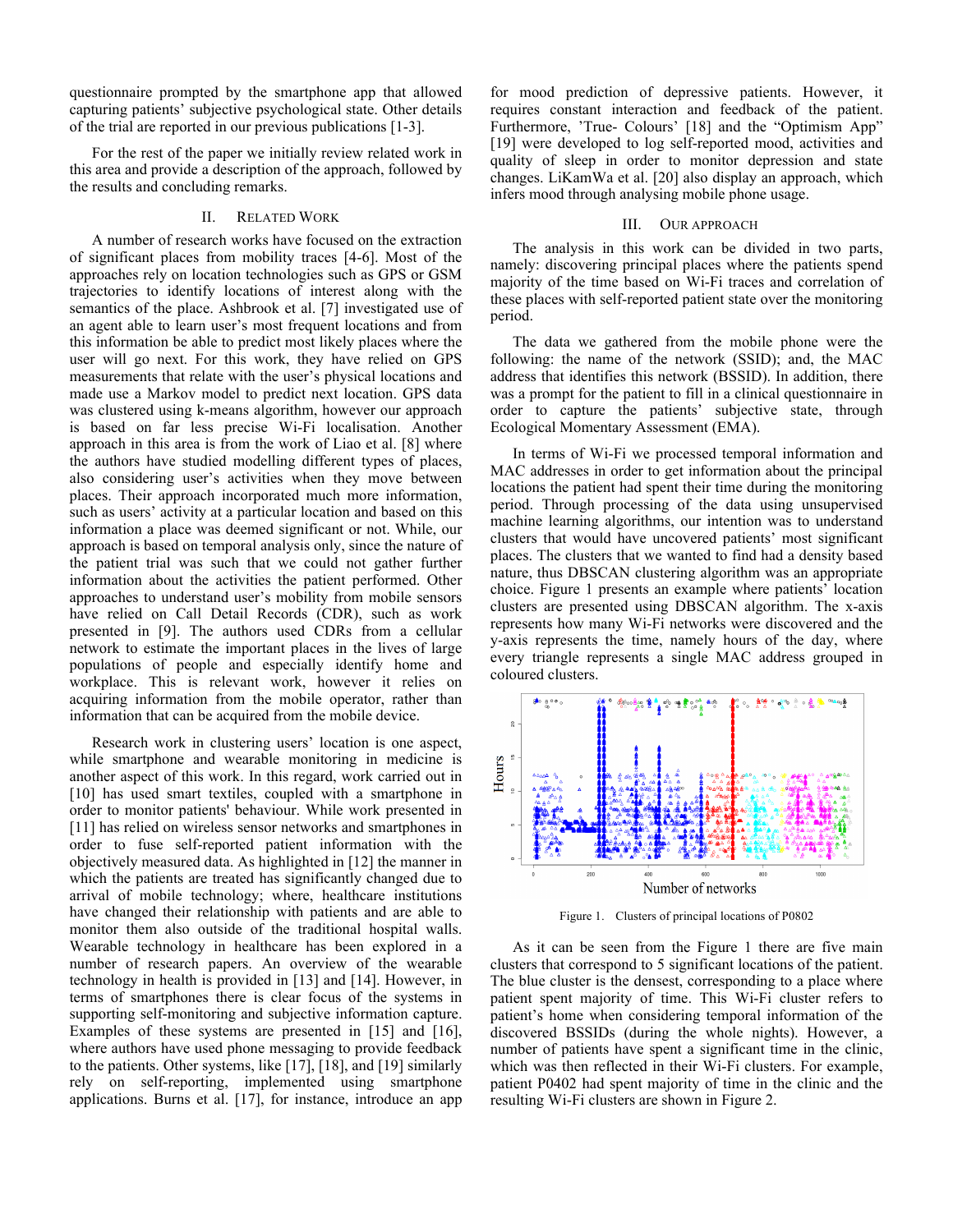

Figure 2. Clusters of P0402 significant locations

Figure 2 shows location clusters of patient P0402 having one significant location and other much smaller location clusters. The main cluster refers to the clinic, based on the Wi-Fi fingerprints we previously acquired at the clinic.

In order to understand the correlation, we have also analysed patients' self-reports in order to see if there is a correlation between the self-reported patient state and their significant location. The idea behind self-reports was to get information directly from the patients, through ecological momentary assessment (EMA) in order to understand subjective physical and psychological state. This information was recorded through a daily questionnaire derived from clinical questionnaires. From the set of questions presented in the daily questionnaire, one set of questions were defined in consultation with the psychiatrists and the other set was taken from standard clinical questionnaires of depression (HAMD) and mania (YMRS). The overall questionnaire focused on 4 aspects, namely information about time spent in outdoors and indoor activities, sleep quality and duration, whether the patient had meals and finally the patient was asked to report their level of depression and/or mania.

For this work we were interested in the last aspect, namely self-reported levels of patient state, while other aspects of the questionnaires will be subject of another research work. The scale followed the choice of answers "Mostly", "Often", "Sometimes" and "Rarely". The questions and answers were in German since the patient trial took place in Austria and it involved German-speaking patients.

```
{"outdoor activities":"[]"."active c
031329930
e spent on business":"1 - 3", "lunch happened":tr
or_activities":"","places":"[]","time_outdoors":
_quality":"OK","time_spent_outside":"keine","tot
-","pesiittungSensorData";True,"maniac_period_1"<br>e)"<mark>,"</mark>depression_1":"Selten (w<mark>eniger als 1 Tag)",</mark>
e)
.", "datty activities" . ""
```
Figure 3. Patient's self-reported state

Figure 3 shows an example of a self-reporting. The yellow circle highlights the information we used for our analysis, in this case the patient answered "Selten" (meaning "rarely" in German language). Our aim was to investigate correlation between the patients' self-reported psychological state and the time they have spent in a significant location. For the study we used patients' subjective psychological state that we extracted from the self-reports on one hand; and on the other hand we extracted significant locations for the patients using scans of Wi-Fi access points. Using DBSCAN to cluster the Wi-Fi scans we were able to infer the number of major clusters, however this did not provide information whether these major clusters referred to their home location, stays in clinic, some other significant place. The main distinction was between patients' stay in the clinic and patients' stay at a significant other location, which most likely has been patients' home, based heuristics, such as sleeping patterns. Therefore, we have used Wi-Fi fingerprints at the clinic to provide distinction between the time spent at the clinic and time spent at other significant locations.

In order to smooth out daily variations of self-reports, we chose a period of 3 days to calculate self-reported patient state score. In this manner we have handled the data as follows: regarding the self-reported depression score we normalized data to a value between -1, when the patient answered he felt depressive "Mostly" or "Often", to score of 1 when the patient felt depressive "Sometimes" or "Rarely". We have grouped these scores in sets of three (one score for every day) and used majority voting to assign a value to the overall set. For example, the set of three days was assigned score of -1 if in 2 out of three days the patient has felt depressive. Using this information, we can look for possible correlations between these values and the patients' presence in a significant location. For patients' locations, we have calculated the percentages of the time spent in a location considering the three-day interval. Pearson's correlation coefficient was our measure of correlation between patients' self-reported state and their presence in an identified significant location. Each correlation result was checked, to ensure statistical significance using a one tailed p-value test.

We analysed the cases where we had both data for the patients, that is: self-reports during the three-day interval and Wi-Fi scans during that period. Therefore, out of our 12 initial patients, 7 were suitable for our study, having both data, while other patients were excluded due to lack of either or both data. The results of the study are presented in the next section.

#### IV. RESULTS

As explained in the previous section, our aim was to find out if there are any correlations between the patients psychological state and the time spent in a significant location, either clinic, home or outside.

From the results in Table I, it is evident that in general there is a weak correlation between the variables. However, a number of trends become evident. Majority of patients (namely patients P0102, P0202, P0402, P0602 and P0802) show negative correlation of self-reported state and duration of stay in the clinic. This means that longer stays in clinic meant that the patients were reporting lower mood scores, namely they were feeling more depressed or vice versa. This can be explained by the fact that patients that are more severely depressed tend to stay longer in the clinic.

On the other hand, a positive trend can be observed between self-reported patient's state and their stay outside the clinic or home, indicated as 'Other' in Table I.

TABLE I. CORRELATION RESULTS BETWEEN SELF-REPORTED PATIENT STATE AND DISCOVERED SIGNIFICANT PLACES (n/a\* NO DATA AVAILABLE)